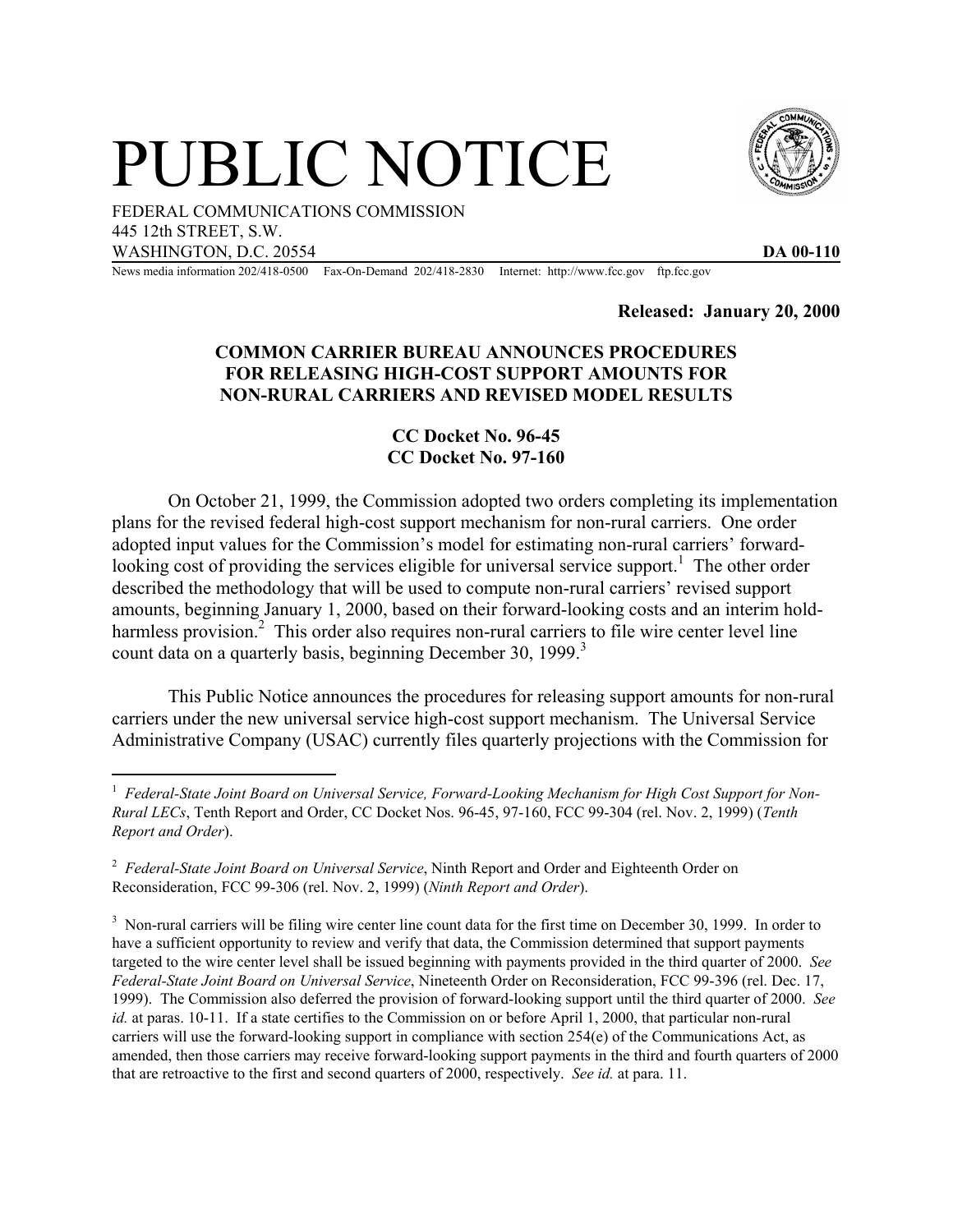the high-cost and other universal service programs, which the Common Carrier Bureau (Bureau) then makes available on the World Wide Web

(http://www.fcc.gov/ccb/universal\_service/quarter.html).

USAC will continue to file quarterly high-cost support amount projections that will include support under the new mechanism, as well as hold-harmless amounts and rural carrier support, and the Bureau will continue to make this information available on the Commission's web site. These projections will be revised quarterly based on the quarterly line count data submitted by the carriers.<sup>4</sup>

In addition, USAC will include, as a new exhibit to its quarterly filing, a spreadsheet showing the projected state-by-state quarterly support amounts for non-rural and rural carriers. This spreadsheet will be similar in format to the spreadsheet attached to the Bureau's Public Notice released November 2, 1999.<sup>5</sup> Specifically, the spreadsheet will identify estimated support amounts for non-rural companies under the embedded cost mechanism, under the new mechanism, and the projected support amounts (the greater of the hold-harmless or new mechanism amounts). In addition, the spreadsheet will show support amounts that will continue to flow to rural telephone companies in each state and the total amount of projected high-cost support for each state.<sup>6</sup> The support amounts will be based on the most recent quarterly data and will be posted on the Commission's web site as part of USAC's quarterly filing.

We emphasize that the support amounts released November 2, 1999, were estimates. The estimated support amounts under the new mechanism were based on model line counts trued up with 1998 ARMIS data (model lines). Estimates for hold-harmless and rural company support amounts, which are not calculated using forward-looking costs, were based on USAC's fourth quarter 1999 filing. When support projections are calculated by USAC in 2000, those amounts will incorporate the quarterly line count data filed by the carriers. The hold-harmless and rural company amounts will be re-estimated, as they have been in the past under the Commission's Part 36 rules.

After the November 2, 1999 estimates were released, Bureau staff was notified by industry that certain line count data were incorrect. In response to this information, the Bureau e<br>S

<sup>&</sup>lt;sup>4</sup> Because the non-rural wire center line count data were not available prior to USAC's first quarter 2000 filing, these data were not used in estimating these amounts. Rural carriers may, but are not required, to file quarterly line count data. *See* 47 C.F.R. § 36.612.

<sup>5</sup> *Common Carrier Bureau Releases State-by-State Universal Service High-Cost Support Amounts for Non-Rural Carriers and Forward-Looking Cost Model Results*, Public Notice, CC Docket Nos. 96-45, 97-160, DA 99-2399 (rel. Nov. 2, 1999) (*Nov. 2 Public Notice*).

<sup>&</sup>lt;sup>6</sup> Reform of their universal service support mechanisms is proceeding on a separate track. The Commission is awaiting a recommendation to be supplied by the Federal-State Joint Board on Universal Service, based on a report from the Joint Board's Rural Task Force, before considering revised support mechanisms for rural carriers. *See Ninth Report and Order* at para. 11.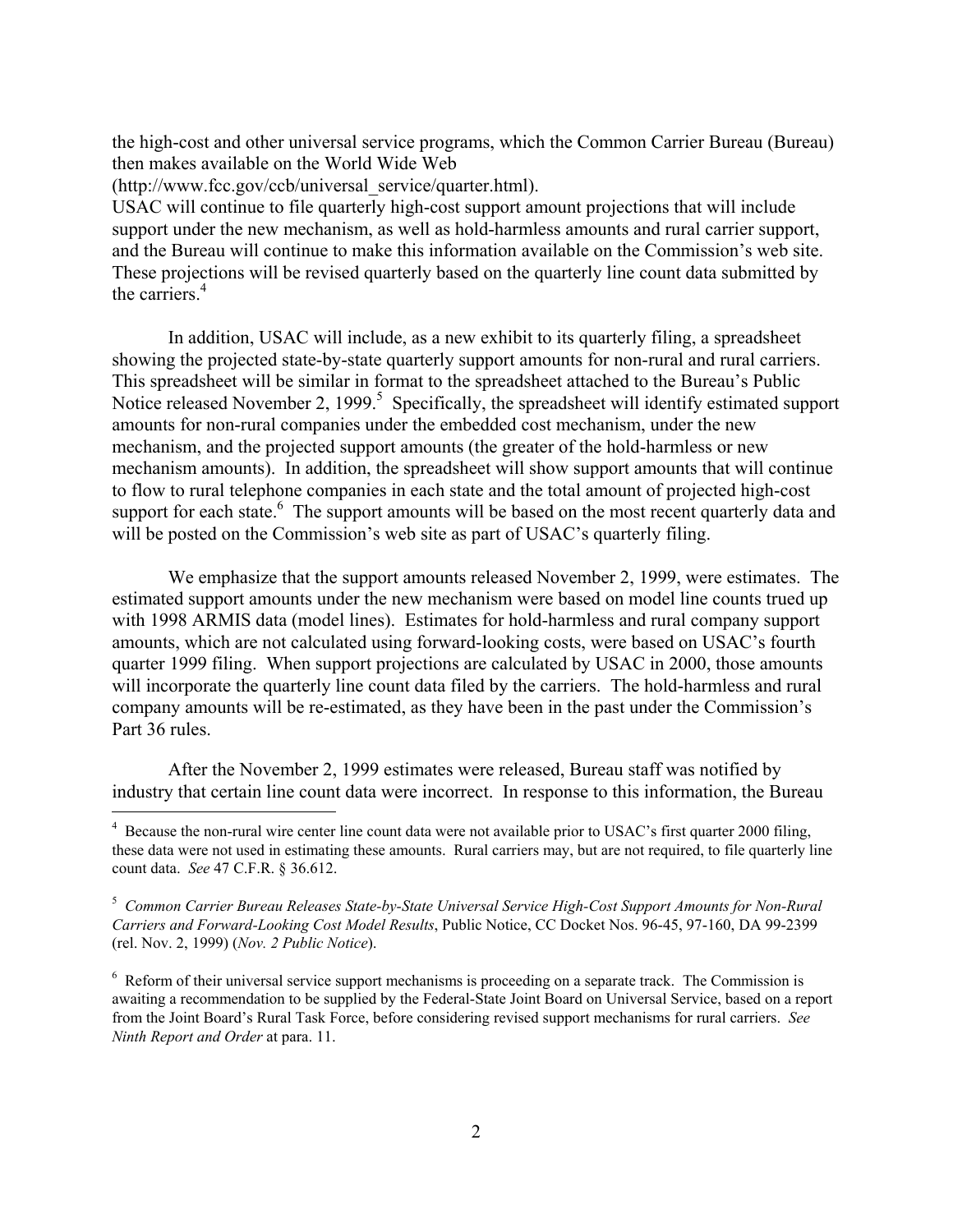conducted a thorough review of the line count data and discovered that the previously released state-by-state support estimates were based on incorrect data due to a computer programming error and certain transcription errors. Pursuant to our delegated authority to make changes as necessary and appropriate to ensure that the model operates as described in the Commission's Fifth Report and Order,<sup>7</sup> these errors have been corrected, the model has been rerun, and the revised results have been verified.

Although the revised estimates based on model lines will be superceded in 2000 by the estimates based on reported lines, as explained above, we are making the revised estimates based on model lines available now for several reasons. The changes in support amounts because of the errors is greater than the quarter-to-quarter changes we anticipate will occur in the future as a result of changes in line count data. Moreover, to the extent that support amounts have changed for individual states, we must make this information available so that states may file section 254(e) certifications by April 1, 2000, in order to receive the support in the third quarter, retroactive to the first quarter.<sup>8</sup>

The aggregate estimated support amount available under the new mechanism changes from approximately \$255 million to \$210 million. We will make available on our web site and attach to this Public Notice a corrected spreadsheet showing the revised state-by-state support estimates based on the corrected model results. We emphasize that the forward-looking support amounts calculated under the new mechanism for non-rural carriers are **estimates based on model lines**, and will be superceded in 2000 by estimates based on reported lines. In addition, we have updated the hold harmless and rural company estimates to reflect USAC's first quarter 2000 projections. We also will make available on the Commission's web site (http://www.fcc.gov/ccb/ apd/hcpm) the model with the corrected input values. A technical explanation of these changes is available in the "history.doc" file.

This is part of an open deliberative process in which input from industry continues to be an important element of the verification process. To the extent that there are minor programming or data errors in the model or its inputs that are brought to our attention in the future, we intend to correct these errors in a timely manner consistent with our delegated authority. To ensure that such changes will be incorporated with some degree of predictability and that the public is made aware of such changes in a timely manner, we will make any such changes to the model pursuant to our delegated authority on a quarterly basis to coincide with USAC's quarterly filings of universal service support projections.

For further information regarding this Public Notice, please contact Katie King at (202)

 $\overline{\phantom{0}}$ 

<sup>7</sup> *See Federal-State Joint Board on Universal Service, Forward-Looking Mechanism for High Cost Support for Non-Rural LECs*, Fifth Report and Order, CC Docket Nos. 96-45, 97-160, FCC 98-279, 13 FCC Rcd 21323, 21329 (1999).

<sup>8</sup> *See* supra note 3.